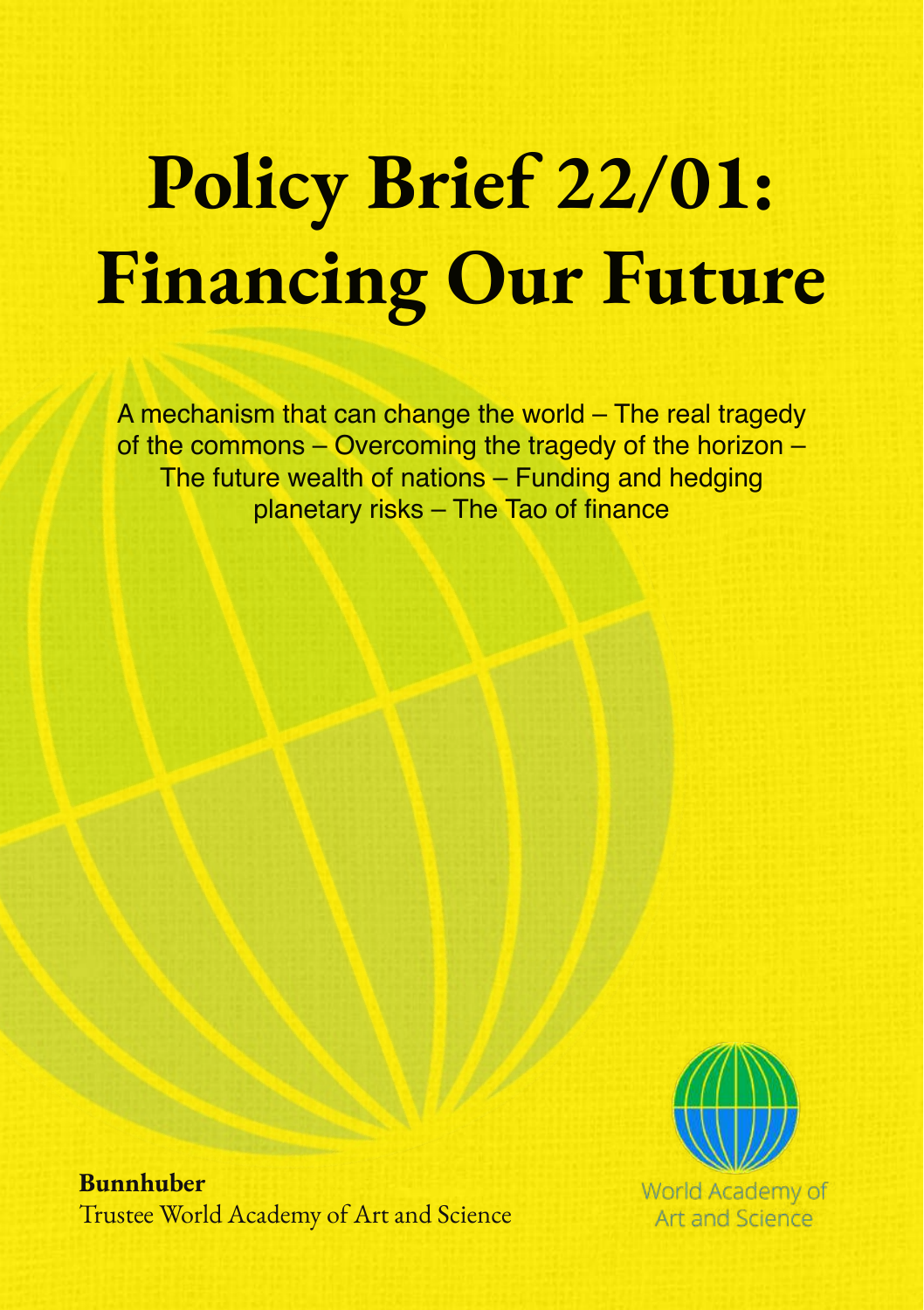### TABLE OF CONTENTS

# 1. THE ARGUMENT – KEYWORDS – IN A NUTSHELL

- 1. THE ARGUMENT KEYWORDS IN A NUTSHELL..3
- 2. THE [INDISPENSABLE](#page-2-0) TRIAD 5
- [3. TRADITIONAL](#page-4-0) APPROACHES OTHER PROPOSALS AND BEYOND – THE SIX-PACK – [END-OF-PIPE](#page-4-0)  [FINANCING](#page-4-0) 8
- [4. FINANCING](#page-6-0) OUR COMMONS A NEW MONETARY **MECHANISM THAT CAN CHANGE THE WORLD ... 12**
- 5. WHY [PARALLELISATION](#page-7-0) AND DIGITALISATION? . . 15
- 6. GOING DIRECT FOR OUR GLOBAL [COMMONS](#page-9-0) THE TOP TEN [EXAMPLES](#page-9-0) 18
- 7. SUMMARY 21
- 8. POLICY [RECOMMENDATIONS](#page-11-0) . 22
- [9. REFERENCES](#page-12-0) LINKS ADDITIONAL TABLES AND FIGURES [\(SELECTION\)](#page-12-0) 24
- [10. CONTACT](#page-17-0) 34

### 1.1 THE ARGUMENT

Until now, development needs have primarily been financed through private sector financing, conventional public sector funding and philanthropy. These sources are not sufficient in terms of scale and speed to meet today's pressing finance needs. The global community is too busy repairing, stabilising and refunding the existing system in order to maintain its stability. An adjusted central bank mandate that led to the introduction of an electronic currency specifically designed to finance global commons would provide the necessary resources to achieve the UN SDGs while stabilising the existing monetary system.

The development of cryptocurrencies based on blockchaindistributed ledger technologies has prompted leading central banks around the world to study how this approach could potentially be used to directly inject purchasing power without depending exclusively on the commercial banking system. An international expert group is now looking at proposals for how this approach can be utilised to finance the huge multitrillion dollar annual investment requirements for achieving the SDGs, with special emphasis on investments in human resources and environmental protection.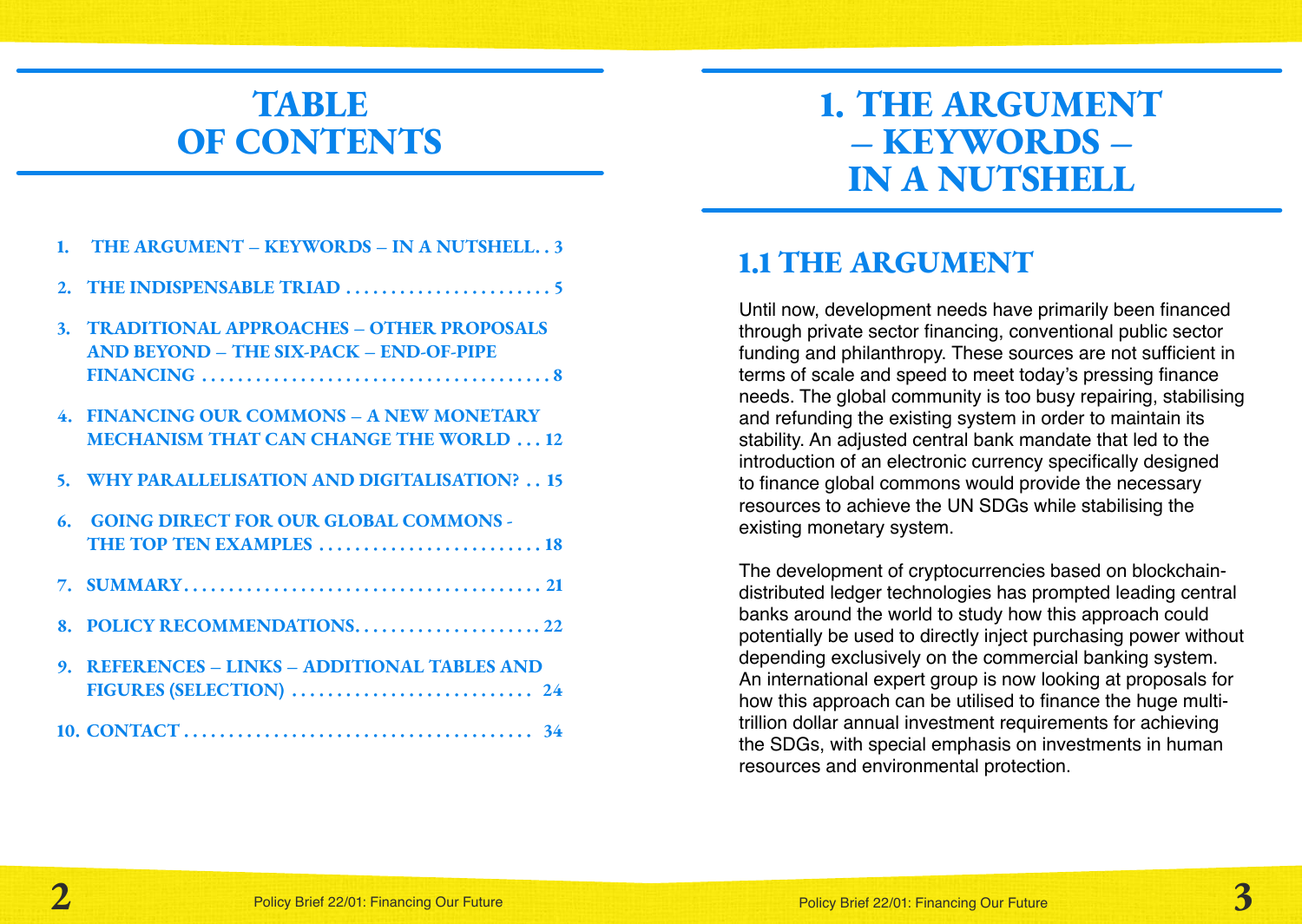<span id="page-2-0"></span>Financing our future requires additional liquidity of approximately five trillion USD every year over the next 15–20 years globally, beyond the traditional mechanism of monetary redistribution along the existing value chain. Crowding in private sector financing, conventional public sector funding (taxes and fees) and philanthropy will not be enough in terms of scale and speed to accomplish this. The financial system has become more unstable over the last 40 years, with over 425 banking and currency crises that incur costs of over 10% of GDP per event and increase the public debt load globally. These intrinsic limitations of the financial system thwart any technological and political efforts to make the world a better place, because the global community is too busy repairing, stabilising and refunding the system just to maintain a steady status quo or return to business as usual.

To finance our future, we need more financialisation, not less, but done in a different way. This can be accomplished by an additional green liquidity system designed to run in parallel to the existing monetary system. This supplementary system would run through different channels and operate with new distributive ledger technology, and would provide greater wealth and wellbeing thanks to multiple positive externalities.

### 1.2 KEYWORDS

Green CBDCs, cryptocurrencies, community currencies, parallel currency system, adjusted central bank mandate, blockchains, new monetary channels, Pareto superiority, strategic triangulation, financial engineering, alternative financialisation

### 1.3 IN A NUTSHELL

A modified monetary mandate for central banks (top down) with a parallel green central bank digital currency (CBDC), a private community currency system or a private corporate initiative (cryptocurrencies, earmarking, digital or blockchain-driven solutions, different channels) (bottom up) would stabilise international financial markets, strengthen monetary regulatory efforts, reduce negative externalities, increase social Pareto optimality and stabilise democracy. This is the indispensable missing link, as crowding in private sector financing, conventional public sector funding (taxes and fees) and philanthropy are not enough in terms of scale and speed to finance our future.

### 2. THE INDISPENSABLE TRIAD

Traditionally, we think of the free market and state intervention as opposites, with the smallest common denominator providing the best possible solutions. But then we end up with over-regulated markets and over-indebted public agencies, ultimately leading to suboptimal results for all of us. As an alternative to approaches focusing on causal relations, such as nudging, voluntary commitments, linear processing, simple stimulus responses, pushbacks or silo solutions, a method of 'strategic triangulation' can offer an additional tool to avoid the smallest common denominator and suboptimal results.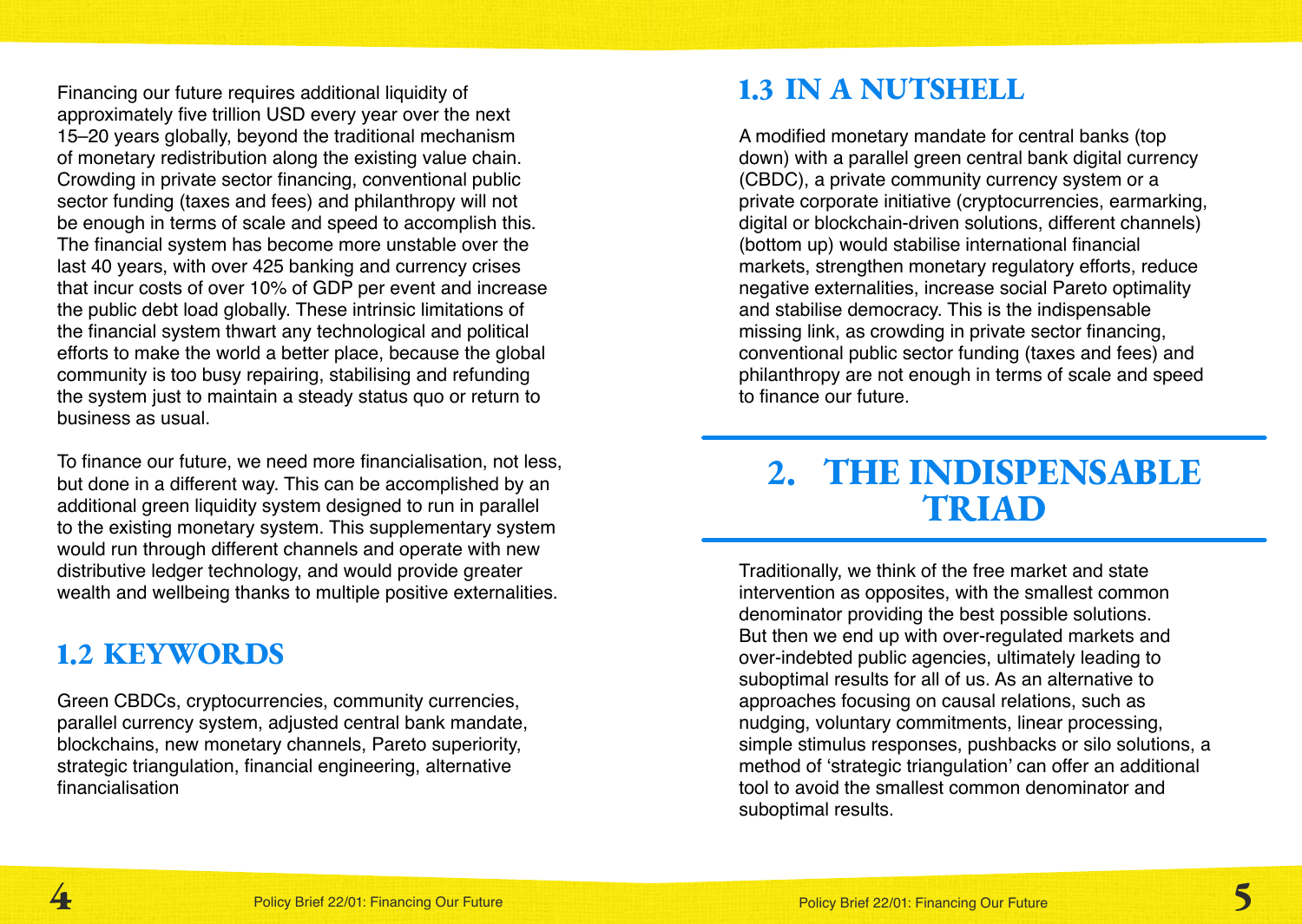It involves introducing a third party that can overcome the polarity and instead unlock the full potential for both parties. Strategic triangulation can lead to a more systematic approach to problem-solving and allow us to overcome silo thinking.

Let's consider a specific example. A society decides to spend 40% of its GDP on public goods (hospitals, nurseries, universities, motorways, digital infrastructure, basic needs). If the society has sovereignty over its money creation process (i.e. if it can print money), does not have to rely on external debts nominated in a foreign currency and has the necessary human and natural resources, then it can eventually generate the amount of money needed by itself. Consequently, the subsidies and taxation schemes for the private sector initially brought in to finance these commons will be phased out over time. We would then end up with a free and competitive market system, which makes it possible to allocate goods and services optimally while at the same time having a high-functioning public sector, where the state authorities enable our commons.

We can take this argument one step further. The private purse is not the public purse: private households and corporates have to budget carefully so they don't go bankrupt. Private households and corporates cannot spend more than they earn in the first place. The public purse, however, is different. In a situation where there is a sovereign nation state with the ability to issue money, the financing of its public budget follows a fundamentally different logic to the private sector.

We simultaneously require a stronger enabling state and a stronger competitive fair market system in order to benefit from both institutions.

But both require a third party to be involved to overcome the constraints of any end-of-pipe financing. Central banks and regulators, operating in a proactive, preventive and restorative manner, can serve this role. This means that monetary policy will trump fiscal policy when it comes to financing our commons.

In short, a sovereign state able to issue a currency has only three constraints on the financing of its commons: the amount of natural resources, the amount of human resources and the amount of external debts issued in other currencies. The figure below illustrates this indispensable triad:



Creating polarities: Traditionally, central banks tend to be passive, neutral, restorative and indirect. Free market and state interventions search for a smallest common denominator. Linear, silo and causal thinking prevails. Welfare remains Pareto inferior.

Overcoming polarities: Central banks in the Anthropocene era are becoming proactive and preventive, and try to facilitate free, stable markets and strong states at the same time. Systems thinking in a complex world prevails. Welfare is becoming Pareto superior.

*Figure 1: The indispensable triad – overcoming polarities*

Our challenge is not to privatise the commons, but rather to adapt our financial system to the nature of the commons. In short, we need more and better finance. And in fact, this is happening already in a fledgling, experimental form. Monetary regulators and central banks are currently testing what are known as central bank digital currencies (CBDCs) in order to provide additional, targeted liquidity, thereby enhancing their steering capacity, bolstering price stability and generating thousands of new green jobs and public revenues as well as operating in an anti-cyclical manner.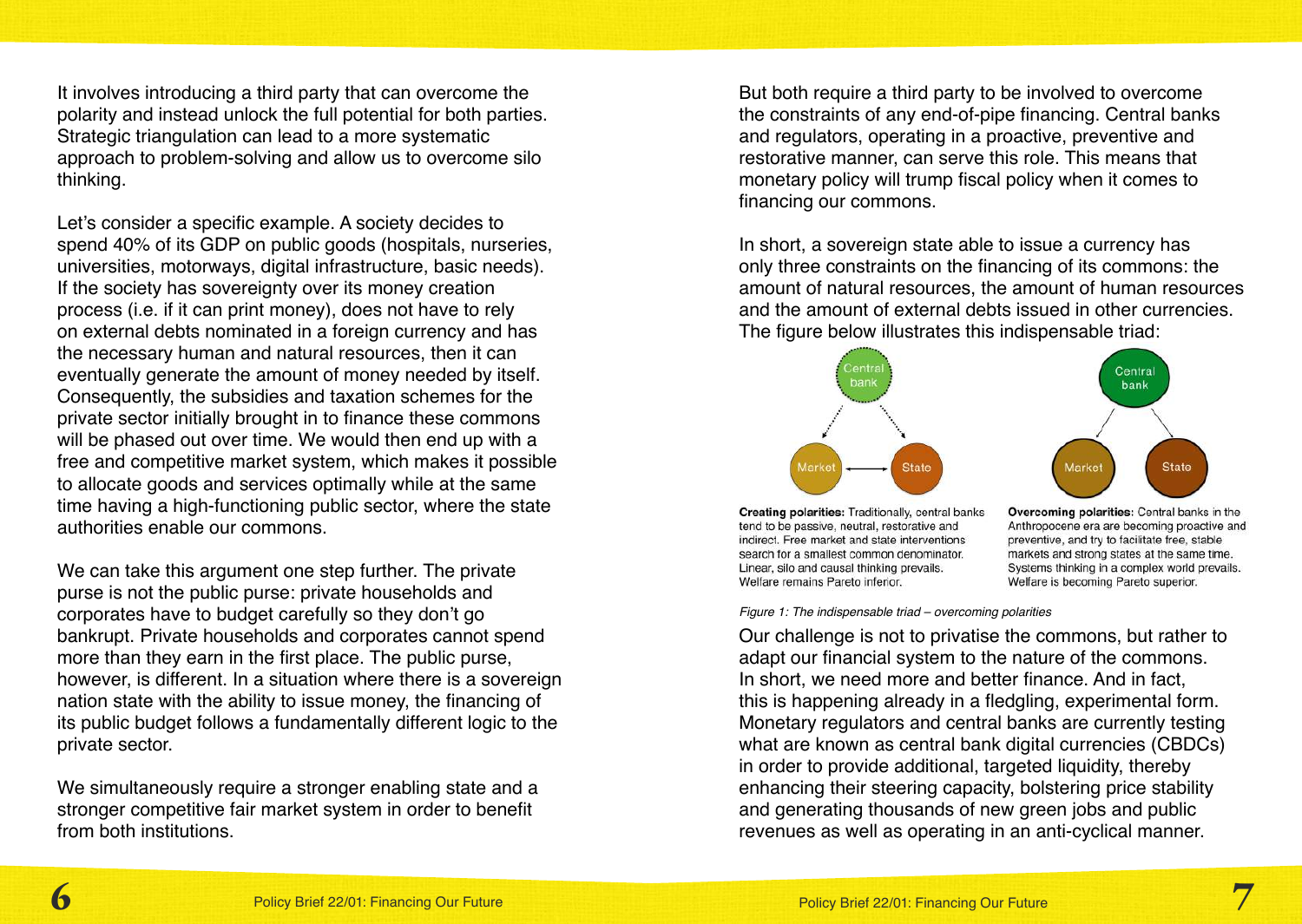<span id="page-4-0"></span>If done in the right way, we would have the monetary mechanism in place to finance the UN SDGs and the associated commons. Eventually, we would have the tools available for new, almost unlimited forms of financial engineering to fund and hedge the associated risks. In short, we can wake this sleeping giant.

### 3. TRADITIONAL APPROACHES – OTHER PROPOSALS AND BEYOND – THE SIX-PACK – END-OF-PIPE FINANCING

In New York in 2015, world leaders signed up to a future roadmap with 17 Sustainable Development Goals (SDGs) based on the five Ps: people, planet, prosperity, peace and partnerships. Most of the SDGs focus on common goods such as clean air, universal access to healthcare, education and maintaining biodiversity. These goods are not exclusive and should be accessible to and enjoyed by everyone. There is enough scientific evidence, technological expertise and political consensus to achieve each of these goals, and they are valid for the entire planet. But achieving the goals is expensive, requiring around five trillion USD/year over the next 15–20 years to finance. Our global GDP, which includes all goods and services, is approximately 80 trillion USD/ year. The conventional way to finance social and ecological projects globally has been by redistributing the money remaining at the end of this pipeline.

Historically, the global community has committed to spend 0.7% of global GDP – roughly 500 billion USD/year – to finance common goods. Other than the Scandinavian countries, the vast majority of the world has never attained this 0.7%. But even if all countries did so, this sum is not realistically enough to finance our future. Approximately eight to ten times more funding – equivalent to five trillion out of the global GDP of 80 trillion USD – is required to meet the social and environmental challenges we face. Withdrawing five trillion from the economic process, even in a gradual manner, would lead to a global recession. In fact, it is impossible to finance our future solely through monetary redistribution. In addition, the stability of the financial system itself is an impediment to sustainable financing. Over the last 40 years, the financial system has become more unstable, with over 425 banking, monetary or currency crises; and with every consecutive event, we are left with higher debt load and greater expenses, amounting to more than 10% of GDP.



*Figure 2: The grey box represents the black market (illicit transactions, fraud and informal sector) that pulls the entire value chain (big orange arrow) in the wrong direction. The small green arrow indicates the traditional 'end-of-pipe' redistribution in favour of social, ecological and public projects. Conventional redistribution is strictly limited by a range of economic conditions (locking in, crowding out, subsidies, etc.). This fails to achieve true, sustainable transformation.*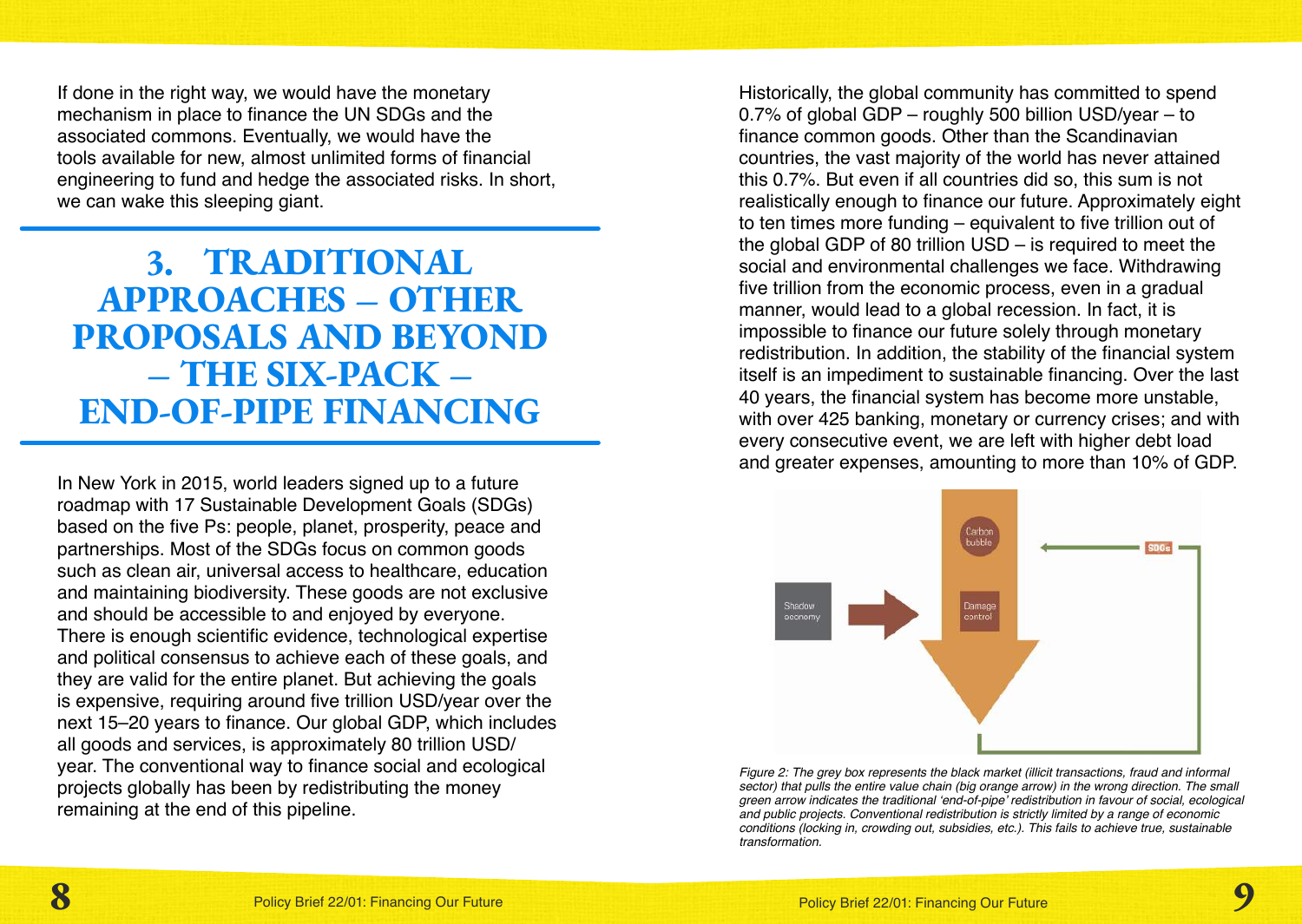Looking closer at this traditional approach reveals at least five steps, including multiple regulatory efforts (taxonomies, ESG standards, equity requirements); taxation schemes (carbon tax), fees and multiple subsidy programmes; the major role of private impact funding (VPCE: seed/earlystage/ mature investments, including charity funding); EX- swap strategies (including risk hedging instruments like interest swaps and derivatives); and private-public blended finance, state bonds and funds. All these instruments are valid, but remain traditional and are not sufficient to finance our common future. There will always be a shortfall that requires a different financial and monetary scheme. The figure below illustrates this 'six-pack':



Since 2008, central banks have worked on multiple purchasing and accounting programmes. These have included Quantitative Easing (QE), Pandemic Emergency Purchasing programmes (PEPPs), Emergency Liquidity Assistance (ELA), Short-Term European Papers (STEPs), the Agreement on Net Financial Assets (ANFA), Long-term repurchasing operations (LTROs), the European Stability Mechanism (ESM), Outright monetary Transactions (OMTs), Securities Markets Programmes (SMPs), Asset Purchasing Programmes (APPs), Asset-Backed Securities (ABSs), Nonrefundable Loans (NRLs), Target accounts and differential interest spreads between member states.

Despite their legal and technical differences, one factor they usually have in common is that the balance sheets of the regulators have grown substantially over the last decade: starting with 10% of GDP in 2008 up to 60% of GDP in 2020. The ECB alone is already taking on up to 30% of member states' public debts.

Several additional proposals have been discussed in recent years on how to upgrade the existing monetary system, including the modern monetary theory approach, positive money and a central bank stablecoin. None of these proposals are without merit, but the WAAS initiative tries to provide a different and more advantageous proposal for how to finance our common future. It honours the endeavours but differs in at least two respects from all other proposals made so far: namely, the parallelisation and digitalisation of the current monetary system. *Figure 3: The 'six-pack' and the remaining shortfall*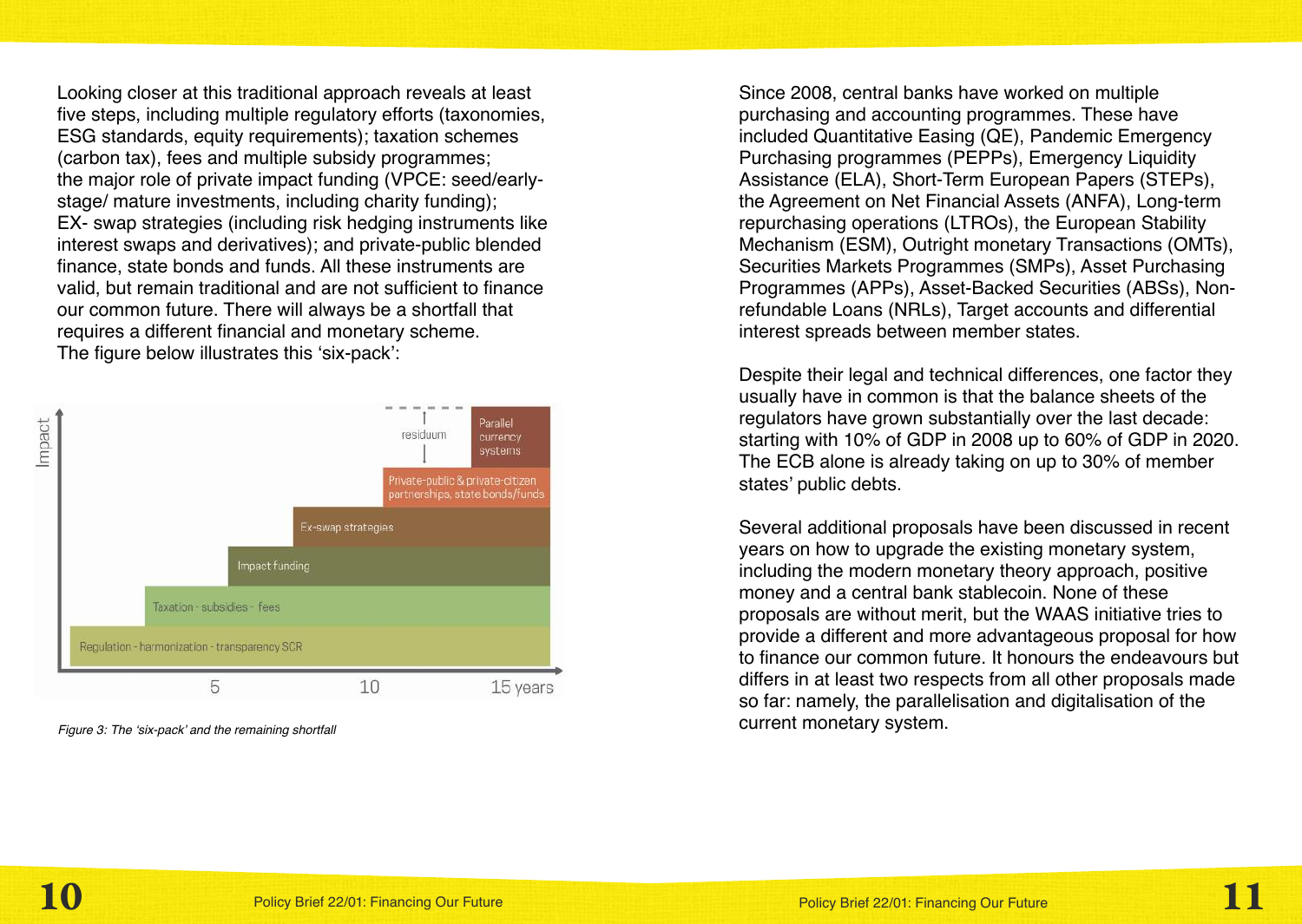<span id="page-6-0"></span>4. FINANCING OUR COMMONS – A NEW MONETARY MECHANISM THAT CAN CHANGE THE WORLD

In order to cover the shortfall described in the previous section, there are three options available: a modified monetary mandate for central banks (CBDCs), private cryptocurrencies (e.g. Ripple, Skycoin, Ethereum) or complementary community currencies (e.g. LETS, barter systems, regiomoney). Each of these options would stabilise international financial markets, increase monetary regulatory efforts, reduce negative externalities, stabilise consumer pricing, increase welfare and wellbeing, generate millions of additional jobs and stabilise democracy. This can be started within six months, has the potential to end poverty in less than a year and would have a measurable and profound impact on our lives, our society and our planet in less than two years. Such a mechanism is the missing link beyond governance, technology, demographics and behavioural changes.

In short, we need more, much more financialisation, but delivered in a more democratic and humane way in order to increase wealth for the other two thirds of the global population and to protect the planet at the same time.

Is there a different way to finance our future? Based on systems thinking, we propose an outside-the-box solution to generate the funds needed to finance global common goods: **(a)** Central banks would be given a new monetary mandate to create and issue the five trillion USD equivalent of liquidity using blockchain technologies. Alternatively,

**(b)** properly regulated corporate initiatives (cryptocurrencies) or complementary communal currencies (LETS, regiomoney) would receive a mandate to issue additional liquidity. These funds would be earmarked and used exclusively to finance SDG-related projects. This electronic liquidity would run through alternative monetary channels to those of the conventional system. The established commercial banking system and international development finance institutions like the World Bank, IMF, EIB and regional development banks will play a new and crucial role.

We would then have a supplementary currency operating in parallel to the conventional monetary system generating the five trillion USD equivalent needed annually for the next 20 years. Research on optional parallel currency systems has shown several dozen positive effects. For example, this new technology could be used to create and channel targeted financial liquidity to millions of African citizens through their mobile phone network. In India, the existing microcredit banking system could be used to transfer additional liquidity to millions of Indian citizens. Any dollar spent and invested through these green, parallel channels has the potential to reduce or even eliminate absolute poverty globally within less than one year. The electronic format would prevent corruption and fraud, as each transaction would be transparent and public. Once the currency was accepted for payment of taxes, local authorities would have additional liquidity to rebuild public infrastructure such as nurseries, parks, hospitals and libraries.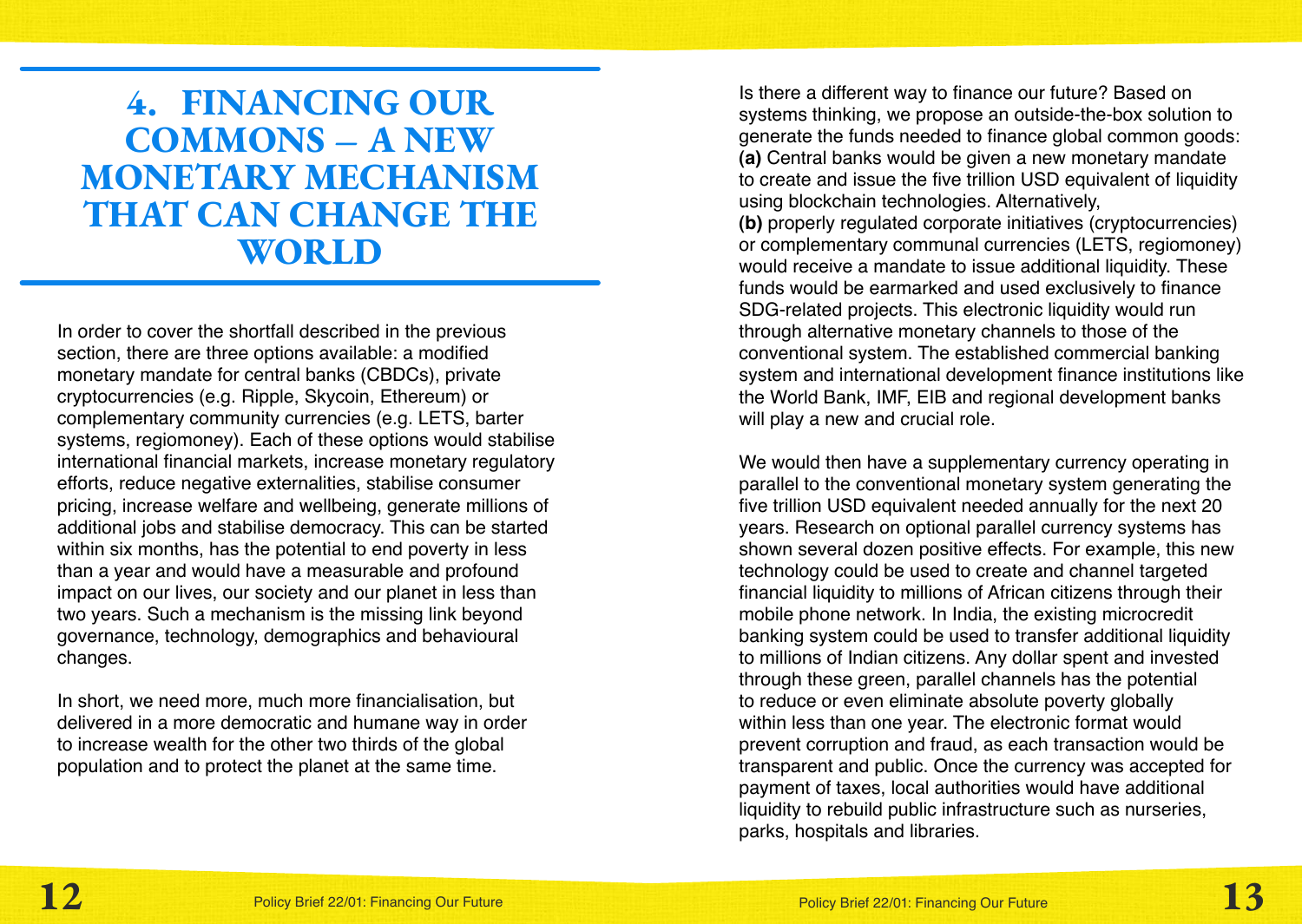<span id="page-7-0"></span>And the millions of NGOs globally would finally receive the funding they need to do their jobs properly. This targeted added liquidity would enhance education and provide otherwise unachievable access to universal healthcare. It would reduce resource depletion and clean up the air, avoiding the negative effects on our planet and on public health. We would eventually unlock the untapped potential and creativity of millions of unemployed people by creating new jobs, thereby unleashing the creativity of billions more.

#### **MONEY**

- Private Investors
- PPP (Fiscal Money)
- Philanthropy
- Parallel Currencies

#### **MECHANISM**

- R Regulation (CB: BIS)
- E Execution (EIB, DB, IGO, States)
- A Additional Liquidity
- C Complementary, Parallel, Digital
- T Technology (Targeted, Smart Contract, DLT)
- I Intensive Intermediary Consumptive Channels
- O Observed / Monitored by the UN
- N No Illicit Transactions, Fraud and Corruption
- S Steering, Stabilizing Towards Sustainability (NGOs)

#### **MEASURES**

- Green Growth
- Jobs
- Negative Externalities
- Multiple Second-Round
- Effects
- Reverse Trafficking
- Informal Sector
- Alternative Technologies
- Public Revenues

*Figure 4: The green corridor, parallel to conventional value creation, refers to a digital parallel currency (involving distributed ledger technology, smart contracts and semipermission), which creates additional, targeted liquidity to finance the upcoming transformation. N.B. This mechanism can be used for private sector involvement (investment, charity) as well as blended finance (PPP) and/or CBDCs or cryptocurrencies.* The figure below gives a full picture of the monetary mechanism required to fully finance our global commons.



*Figure 5: This additional, targeted liquidity creates the right conditions for the region as a whole – via additional jobs, increased tax income, regional resilience, stable prices and reduced social and ecological externalities – to not only consolidate the existing growth trajectory, but transform it over the long term.*

### 5. WHY PARALLELISATION AND DIGITALISATION?

A parallel, special-purpose digital currency based on distributive ledger technology (DLT), accepted as legal tender to pay taxes and wages, convertible into traditional currencies, bearing a higher interest rate (than in the traditional marketplace) and issued by central banks (CBDCs) or regulated private agents (cryptocurrencies) could meet these requirements. It is like riding a bike with two wheels rather than a wobbly unicycle.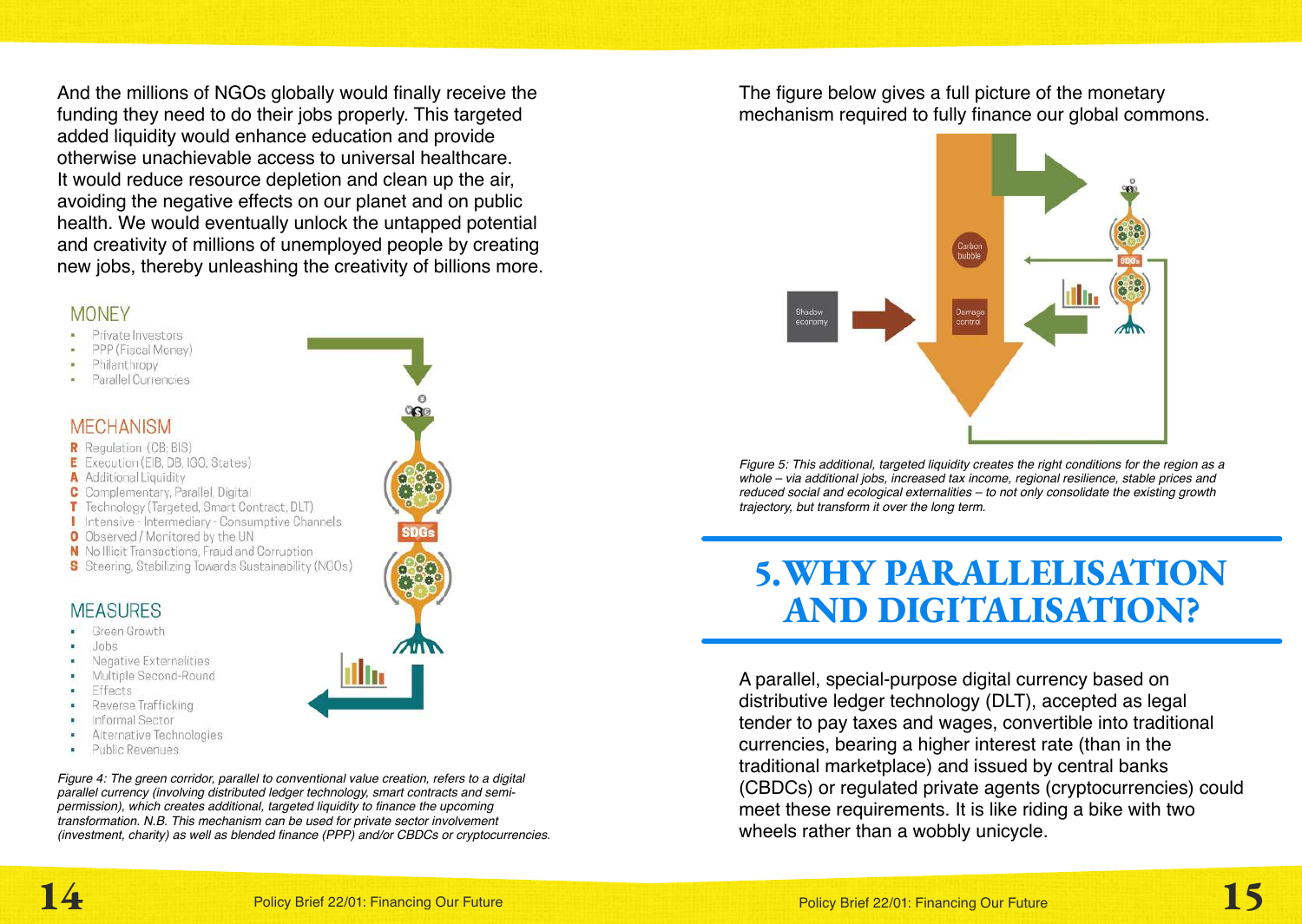If we simply inject additional liquidity into the existing value chain, we not only risk consolidating the current track, which still depends on fossil fuels for over 78% of its energy needs, but also negating all our efforts or even making things worse. Assuming a multiplier of 1.5– 1.8, simply increasing the liquidity could do more harm than good. Any wind turbine or solar panel that is installed would feed back into the existing fossil value chain through multiple second-round and rebound effects. We need a wedge or parallel financial incentive that ensures a shift from the old to the new, from fossil towards a net zero economy.

### 5.1 WHY AND HOW TO DIGITALISE THE MONETARY SYSTEM?

Besides parallelising the currency system, which allows us to create inflation-proof, anti-cyclical and resilient incentives for a new green marketplace, the monetary channels should be digitalised with the support of a distributive Ledger Technology (DLT). DLT would have significant impacts on all economic activity; the following table summarises some of the major ones.

| Transparency, trust and traceability     | No free-rider effects, bribery<br>or illicit transactions |
|------------------------------------------|-----------------------------------------------------------|
| Regaining control                        | <b>Immutability</b>                                       |
| No money laundering                      | More data, information and insight                        |
| Better risk analysis                     | Conscious consumerism                                     |
| Move towards a token economy             | Managing spillovers/externalities                         |
| End-to-end automation                    | Paradigm shift                                            |
| Disintermediation – financial efficiency | Move towards integral consciousness                       |

*Table 1: Why we need blockchain-associated technology*

How to parallelise and digitalise the monetary system? From a practical perspective, we could start with four phases, all ensured by a smart digital contract that prevents some things we don't want (fraud, corruption, fossil dependency) and encourages others (green technology and jobs):

#### **Phase 1:**

We start by introducing a digital smart contract that prevents fraud, illicit transactions and informal sector activities.

#### **Phase 2:**

We then introduce additional financial instruments that allow us to hedge planetary and systemic risks, like harvest default swaps.

#### **Phase 3:**

Next, we accept direct digital cash transfers to affected populations, for purposes such as overcoming poverty and hunger.

#### **Phase 4:**

We begin to further steer our economic activities towards a more sustainable marketplace, avoiding social and ecological externalities, e.g. alcohol/tobacco ban, pesticides.

*Table 2: The four phases for installing a parallel digital currency system*

What would be the effects on the conventional economy? The annual five trillion USD equivalent of added liquidity would not hurt or harm the conventional economy. In fact, the opposite would be true. Corporate and state planning, production and price levels would become more robust and reliable with a longer-term vision. Furthermore, it would stabilise the cyclical economy of booms and busts. Despite arguments to the contrary, we need much more financialisation (finance/GDP).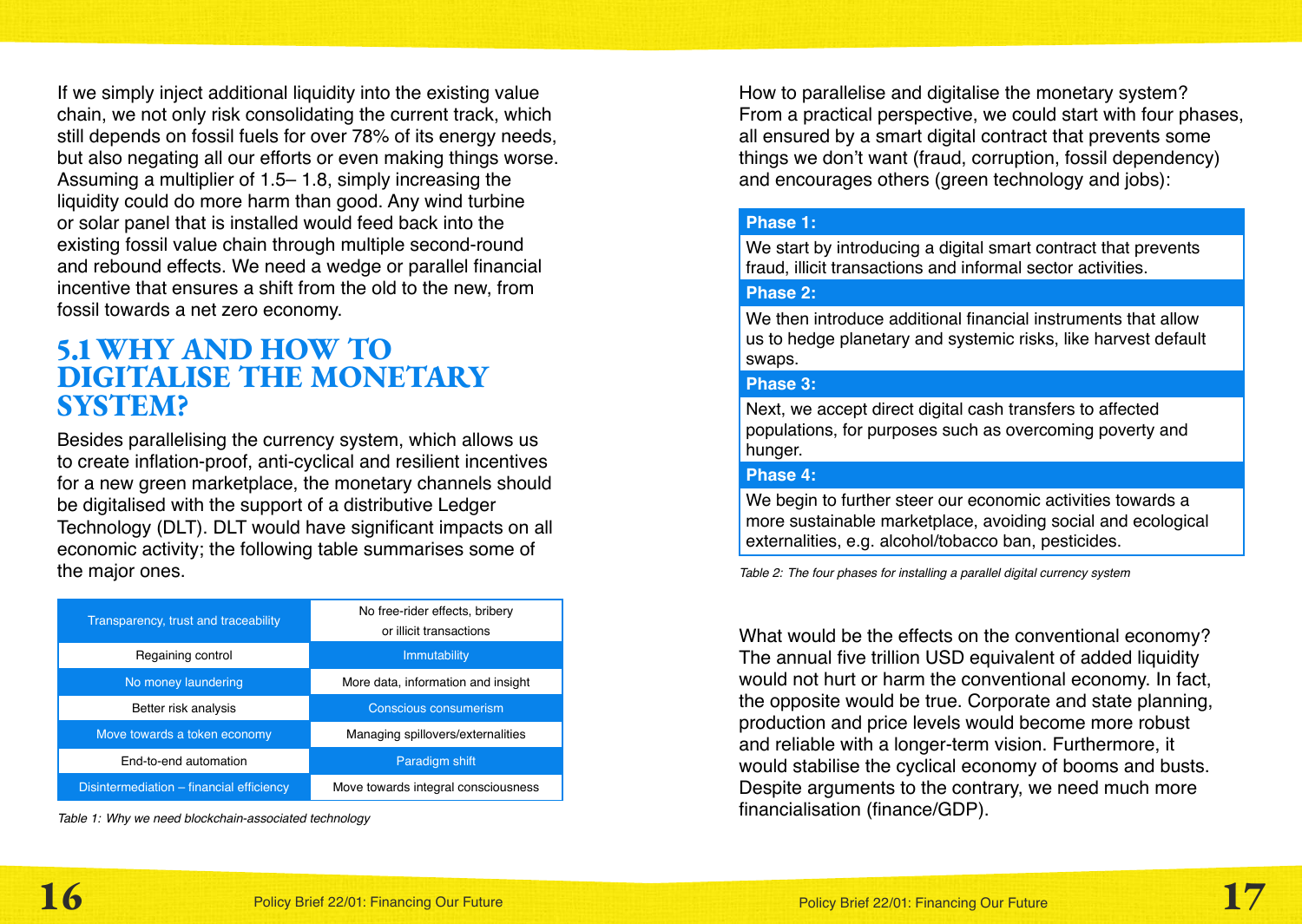<span id="page-9-0"></span>However, it must be designed in a more democratic and humane manner, to protect the planet while increasing wealth for the two thirds of the global population currently in poverty. If there is a single most important variable besides technology, governance, behavioural changes and demographics for changing the world, it is a parallel and digital monetary system.

This is the game-changer. All this could be started in less than six months, if the six largest central banks agreed to create a parallel, optional, complementary currency. A redesign of the financial system would not solve all our problems, but it would allow all our problems to be addressed more easily. This, or a very similar mechanism, is the missing link to achieving better outcomes for the five Ps: people, planet, prosperity, peace and partnerships.

## 6. GOING DIRECT FOR OUR GLOBAL COMMONS - THE TOP TEN EXAMPLES

#### **Better – More – Faster – Different – Targeted – Conditioned – Risk-adjusted and empirically tested**

Instead of funding, hedging and managing our global commons using taxpayers' money, private investments or philanthropy alone, we suggest that central banks should become proactive rather than reactive and prevent problems rather than repairing the damage afterwards. A domestic public development bank may be able to manage the necessary financial services.

Below, we list the top ten examples of monetary tools and financial engineering that can be used for this purpose:

**1. Harvest default swaps:** Hedging extreme weather and droughts for millions of farmers with an upfront loading of additional, conditioned funding for adverse events. This preventive measure is far cheaper than financing millions of farmers falling below the poverty line.

**2. Fossil to commons swaps:** 70% of fossil reserves are public and should remain in the ground. Fossil to commons swaps collateralise lost revenue using green QE, subject to the condition that investment must only be in commons and public goods (the Alaska Nature Reserve Fund is one such preliminary financial contract).

**3. Pandemic preparedness fund:** We have to expect further pandemics to come. Fifty billion USD of upfront funding for the WHO is cheaper than repairing the system after the fact and paying for all the damage. (The Covid-19 pandemic has cost 15 trillion USD globally.) This would create a return on investment of  $> 300\%$ .

**4. Nature reserve conservation fund:** An additional, conditioned fund (blended or purely public) issued to nongovernmental organisations (like the WWF) to safeguard the 30% of protected nature reserves globally. The money would be spent on drones, software and rangers. Empirically, the return on investment is between 1:10 and 1:15.

**5. Credit default swaps:** In these swaps, the public sector provides an interest derivative to cover part of the additional private capital costs that come from investing in an adverse environment (e.g. a hospital chain in sub-Saharan Africa). The CDS market is highly liquid and provides solutions tailored to customers and projects.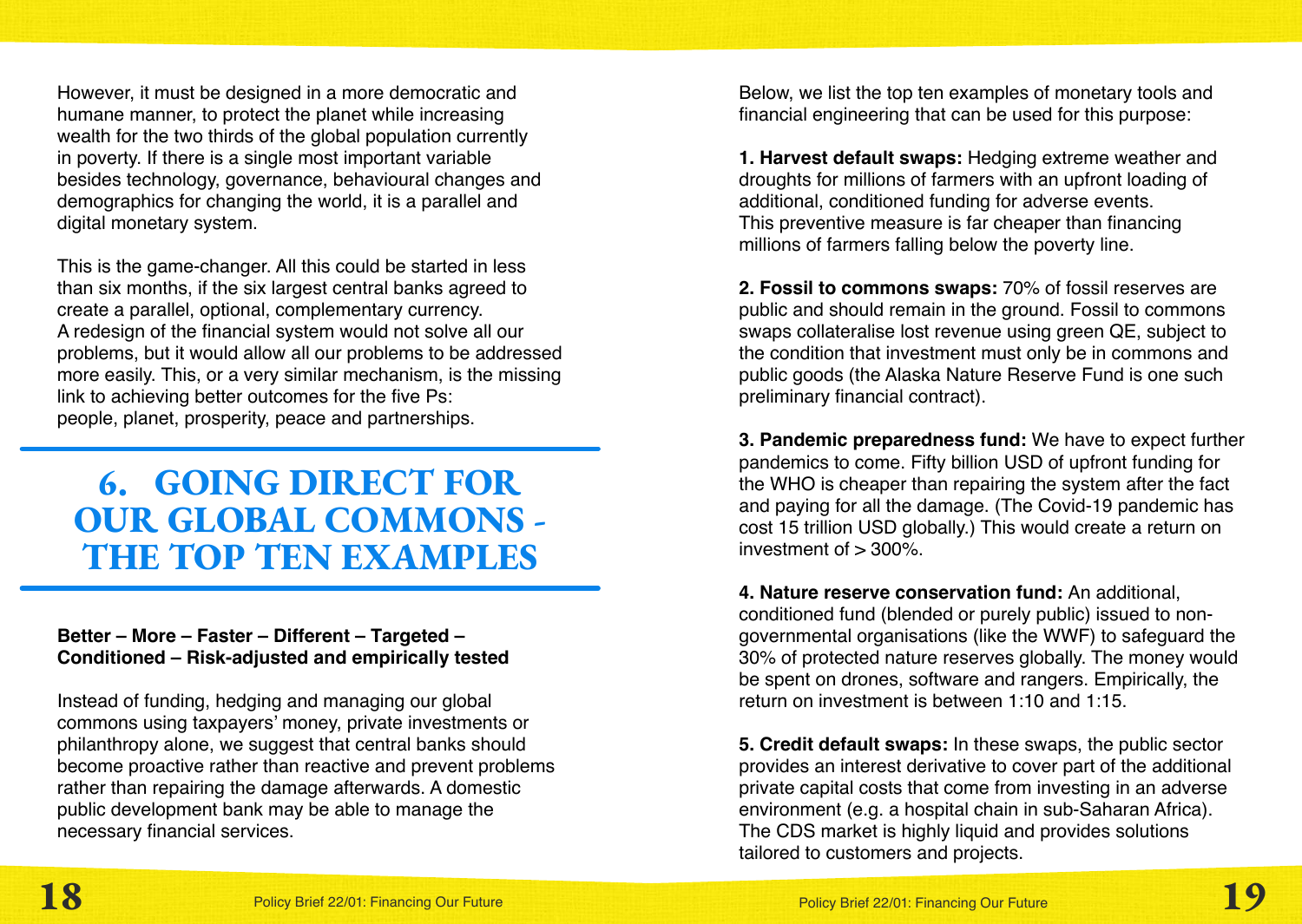<span id="page-10-0"></span>**6. Covering capital costs for renewables:** Measures to cover the differences in capital costs between countries for investments in renewables. The delta is up to ten times higher for developing countries. The project risks remain with the private investors.

**7. State guarantees:** Additional money is used to hedge potential risk for VCPE investment in common goods like hospitals or nurseries (e.g. a build– operate–transfer agenda (BOT), which is commonly used in private–public partnerships (PPPs). Again, the project risks remain private, while the systemic risk is absorbed by green QE.

**8. Active state involvement:** Preloaded funding of national budgets, tailored and conditioned to national public goods.

**9. Advanced commitment strategy (ACS):** A private–public partnership where the public sector guarantees a certain amount/volume of, or price for, a necessary good (e.g. a vaccine).

**10. Direct cash transfers:** Direct digital transfer of cash to target populations exposed to hunger and poverty.

N.B. If we start implementing this green QE procedure using parallel digital (blockchain-based) channels, this will help to prevent fraud, corruption and illicit transactions and create the conditions for a green marketplace.

A combination of these top ten monetary tools would allow us to tackle most of the challenges ahead. Part of the funding would need to be front-loaded with additional, conditioned liquidity created by regulators and managed by national public development banks. This can be done whenever an identified risk is systemic or planetary and/or a good/service is defined as a commons and available to everybody. The potential return on investment (1:15) for the stakeholder community far exceeds any that might be expected from private investments.

# 7. SUMMARY

The indispensable missing link in the debate on sustainability is the monetary system. The existing system is too brittle, slow and low in volume to fund our global commons and to hedge the associated planetary risks.

Instead of advocating an abstract, purely theoretical financial framework, we are proposing the single best next step to allow us to finance our common future within the next 15–20 years. This requires additional liquidity of about five trillion USD annually and an upgrade of our monetary system into a dual mechanism. And the step recommended here can be started in less than six months.

Letting go of our current monetary monoculture would in the long run stabilise international financial markets, strengthen monetary regulatory efforts, reduce negative externalities, increase social welfare and wellbeing and stabilise democracies.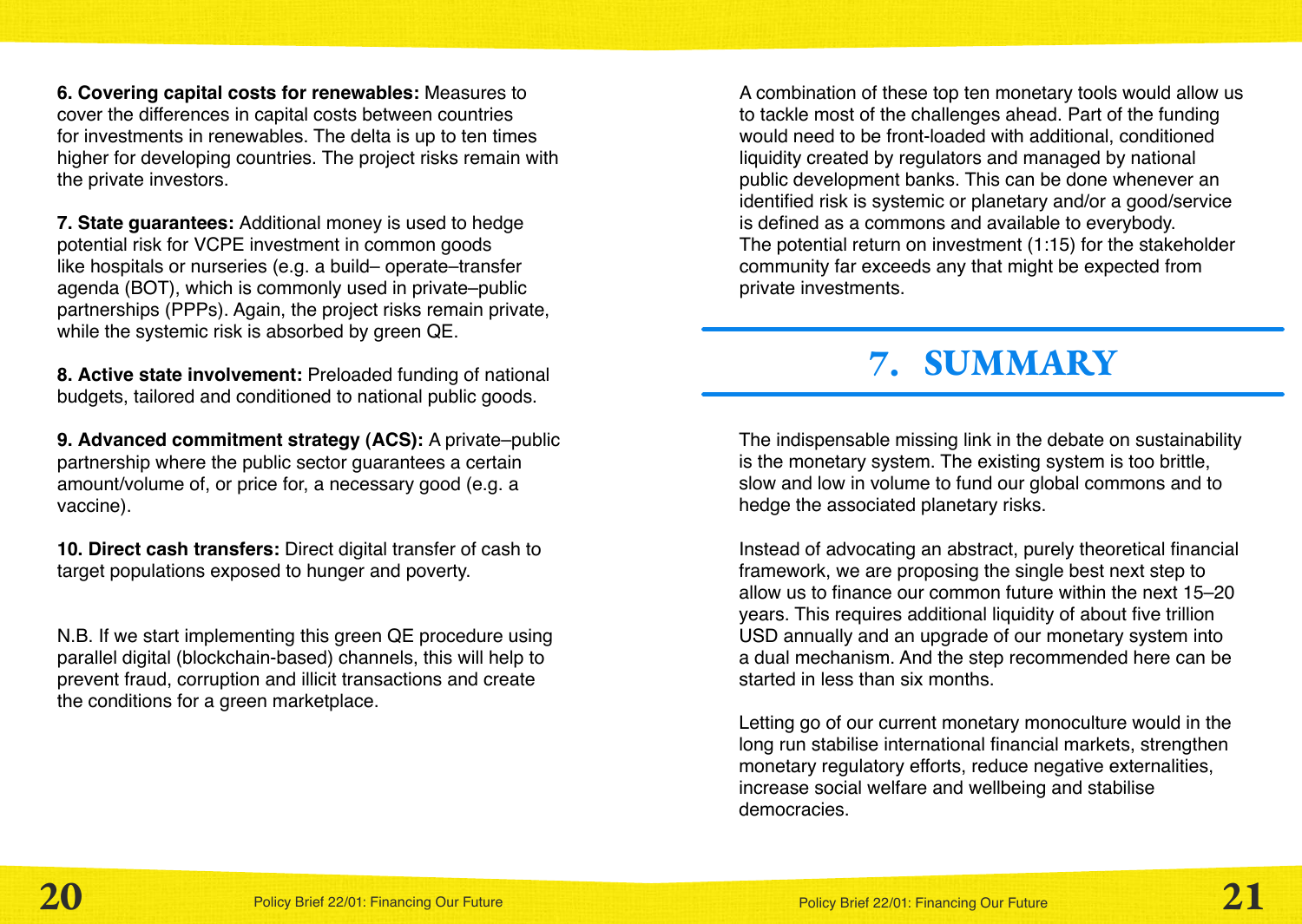<span id="page-11-0"></span>This will lead to a multi-stakeholder, non-regret approach for everyone involved. Multiple, empirically evidenced positive impacts can be identified, which would allow us to move past the constraints of a fossil-driven economy, tackle the multiple trade-offs and social/ecological externalities and overcome the dual tragedy of the commons and the horizon at the same time.

Instead of further privatising our commons, we can start identifying (almost) unlimited new, innovative financial instruments and forms of financial engineering, including blended finance, derivatives and swaps, direct digital cash transfers and new state guarantees.

On this approach, finance would not drive sustainability, but the other way round: sustainability would eventually drive finance.

# 8. POLICY RECOMMENDATIONS

- **1. Globally, we are in a deflationary situation:** Billions starving, millions unemployed, endless infrastructural and environmental challenges but not enough suitable liquidity to meet them.
- **2. The traditional way of financing our future is not enough:** Private sector involvement is important, but blended finance is key.
- **3. A backstop mechanism that clears up after the fact is not an option:** In fact, it is far too expensive. We need upfront financial loading to cope with the challenges ahead.
- **4. Taxation and borrowing before lending is a myth:**  Additional domestic taxation will lead to fiscal exhaustion, and additional borrowing to future liabilities to the private sector, both further deteriorating our common goods.
- **5. Digitalisation and parallelisation of the monetary system will be a game-changer:** If we start issuing additional digital tokens (CBDCs or private cryptocurrencies) that can be used for wages and taxes, this will generate the liquidity that is needed.
- **6. A new role for regulators:** Extending the central bank mandate from inflation targets to sustainability will allow central/development banks and the World Bank to be officially involved in financing our future.
- **7. Feasibility:** Implementing new technology (DLT), adopting new monetary regulation and allowing new monetary channels to finance our future is politically feasible, fast and fair.
- **8. Financialisation and securitisation:** Using the wisdom and experience from existing, traditional financial engineering and upgrading it into blended finance. It is not necessarily a win-win, but definitely a non-regret approach.
- **9. The real intergenerational conflict is about where the money is spent:** A ravaged planet with no debts and successful austerity will create less prosperity for the next generation than an intact, healthy planet with a large and expanded central bank balance sheet.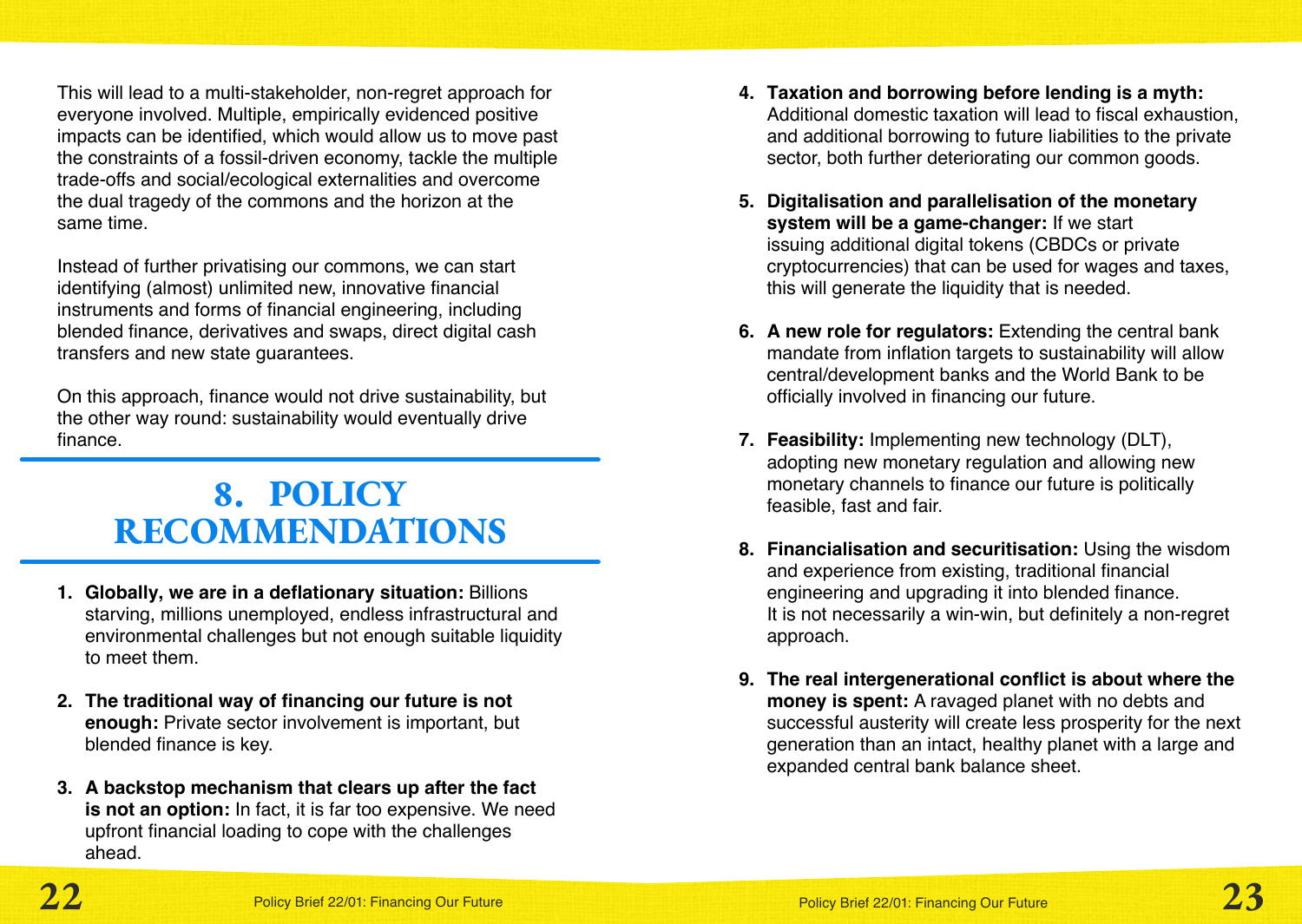# <span id="page-12-0"></span>9. REFERENCES – LINKS – ADDITIONAL TABLES AND FIGURES (SELECTION)

#### **Over 300 talks, panels, conferences and publications are available through the author.**

Brunnhuber, S. (2021). Financing Our Future (London: Palgrave Macmillan).

Brunnhuber, S. (2021). The TAO of Finance (Munich: Oekom).

Brunnhuber, S., Bozesan, M., Golden, J., Jacobs, G., and Koundouri, P. (2021). 'Hedging Planetary Risks: From Weapons of Mass Destruction to Tools of Massive Social and Ecological Innovation', Cadmus 4(4): 103–114.

Brunnhuber, S., and Jacobs, G. (2020). 'Innovative Financial Engineering to Fund the SDGs: A WAAS Initiative', Cadmus 4(2): 141–148, http://cadmusjournal.org/article/volume-4/issue-2-part-2/innovativefinancialengineering-fund-sdgswaas-initiative.

Brunnhuber, S. (2020). 'Financing our Future: The "TAO of Finance"– Initiative of WAAS, Update and Overview', paper given at Global Leadership for the 21st Century, 15–16 December 2020, Palais des Nations, Geneva.

Brunnhuber, S. (2020). 'The Planetary Momentum', in United Nations, Global Goals Yearbook: Planet under Pressure, https://www.yumpu.com/ en/document/read/64045005/planet-underpressure, pp. 17–21.

Brunnhuber, S. (2019). 'Overcoming the Global Trilemma: New Monetary Politics in the Anthropocene: Dani Rodrik Revised', Cadmus 4(1): 39–46.

Brunnhuber, S. (2019). 'The Curse of the Carbon Bubble: How to Really Exit the Fossil Age', in United Nations, Global Goals Yearbook: Aligning Profit with Purpose, https://globalgoalsyearbook.org/profit-and-purposean-imperfect-match/, pp. 42–51.

Brunnhuber, S., and Bruett, T. (2019). 'Financing Our Common Future: The Role of Digital Currencies to Finance SDGs', paper given at World Bank Group meeting, session 3: Digital Currencies, 16 September 2019, Washington DC.

Brunnhuber, S. (2018). 'Financial Markets and Sustainability from a Perspective of Social Psychology', in S. Brunnhuber, The Art of Transformation, Dresden: CCOM Press, pp. 107–135.

Brunnhuber, S. (2018). 'How Can Blockchain Technology Help Us to Finance SDGs?' in United Nations, Global Goals Yearbook Partnerships for the Goals, https://www.yumpu.com/en/document/view/61809970/ global-goals- yearbook-2018,pp. 54–57.

Brunnhuber, S. (2018). 'The Real Tragedy of the Commons', https://stefan-brunnhuber.de/wp-content/uploads/2018/06/COPE.pdf.

Brunnhuber, S. (2017). 'Financing Our Future: An Argument for a Parallel Currency to Finance Our Future8, GLO Discussion Paper, No.128, https://www.econstor.eu/bitstream/10419/169413/1/GLODP-0128.pdf.

Brunnhuber, S. (2017). 'The Real Tragedy of the Commons: How to Finance Our Future', Willy Obrist Development Research Institute

Brunnhuber, S. (2016). 'Finanzmärkte und Nachhaltigkeit aus sozialpsychologischer Sicht', in S. Brunnhuber, Die Kunst der Transformation (Munich and Freiburg: Herder), pp. 123–154.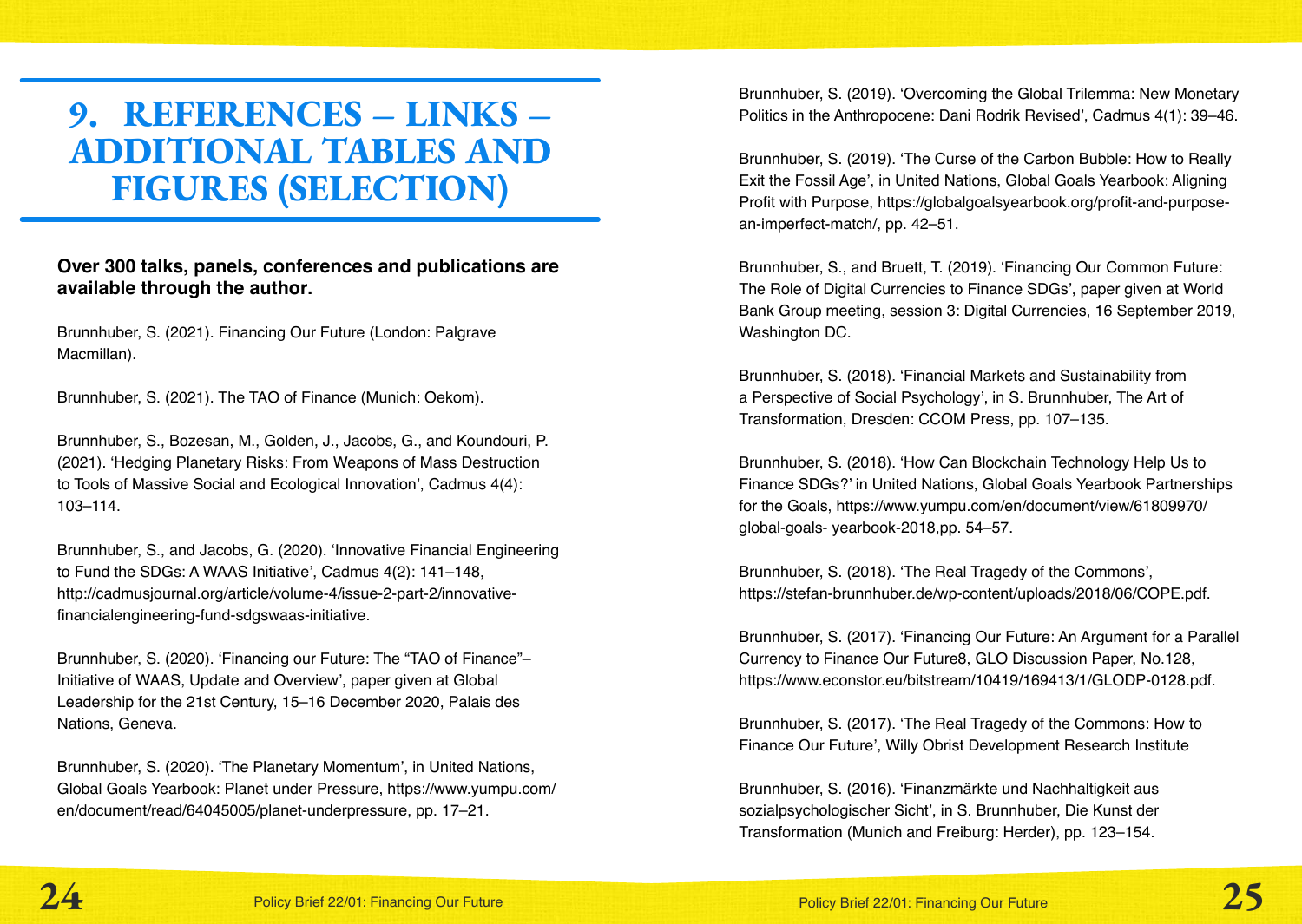Brunnhuber, S. (2016). 'The Real Tragedy of the Global Commons', paper given at 13th International Colloquium – Post-2008 Global Dynamics & Structural Changes: Economic, Political and Eco-Societal Transitions, ISEC, University of Lisbon, 11–13 May 2016, Lisbon.

Brunnhuber, S. (2015). 'Finance at Risk – How We Finance Our SDGs', keynote at 17th International Scientific Conference on Finance and Risk, 23 November 2015, Bratislava.

Brunnhuber, S. (2015). 'How to Finance Our Sustainable Development Goals (SDGs): Socioecological Quantitative Easing (QE) as a Parallel Currency to Make the World a Better Place', Cadmus 2(5): 112–118.

Lietaer, B., Arnsberger, C., Goerner, S., and Brunnhuber, S.(2012). Money and Sustainability: The Missing Link (Axminster: Triarchy Press).

Lietaer, B., and Brunnhuber, S. (2005). 'Economics as an Evolutionary System: Psychological Development and Economic Behavior', Evolutionary and Institutional Economics Review 2(1): 113–114.

Several additional papers and conference talks are forthcoming 2022.

### 9.1 LINKS (SELECTION)

- **1. World Academy of Art and Science**  https://new.worldacademy.org
- **2. Financing the Anthropocene** *(5 min. primer)*  https://www.youtube.com/watch?v=8Z2eH75Rw9g
- **3. A Mechanism That Can Change the World**  *(TED talk, suitable for general audience, 15 mins)*  https://www.youtube.com/watch?v=daEbMngJ7Q8
- **4. Blockchains Financing the Future Sustainability SDGs** *(UN talk, suitable for general audience, 30 mins)*  https://www.youtube.com/watch?v=7zc12ZPbMLE
- **5. The Real Tragedy of the Commons** *(7 mins)*  https://www.youtube.com/watch?v=CUy\_pmEwEHk
- **6. Hedging and Funding Planetary Risks** *(11 mins)* https://youtu.be/qr5980s6uVY
- **7. How to Finance the SDGs** *(parts 1+2) (interview, 13 mins)* https://www.youtube.com/watch?v=D5G2HRO5Tk8
- **8. The "Real" Tragedy of the Commons: Can a Dual Currency System Achieve a Pareto-superior Equilibrium?** *(aimed at academic audience, 15 mins)* https://lt.org/publication/real-tragedy-commons-can-dualcurrencysystem-achieve-pareto-superior-equilibrium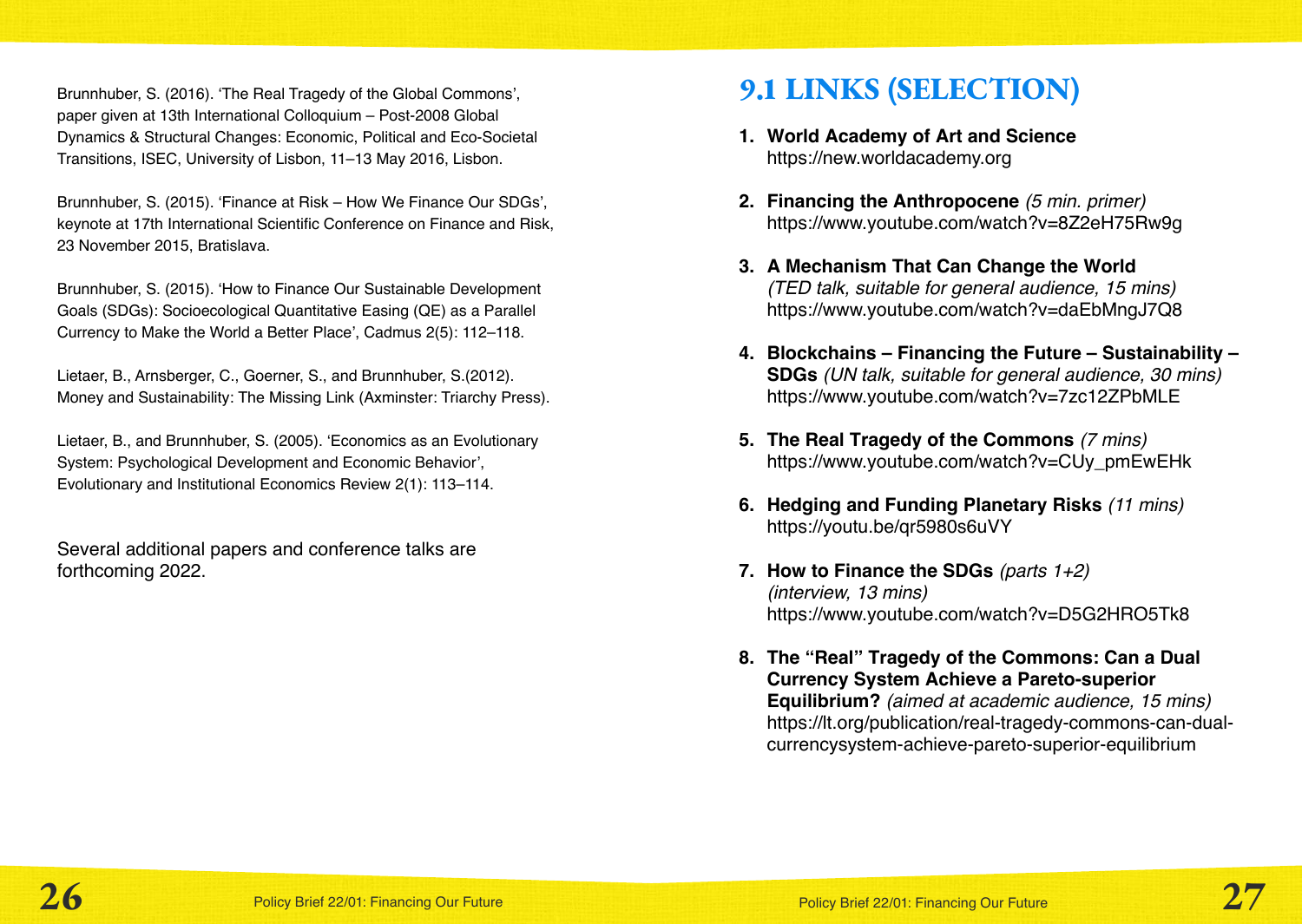#### **9. Financing Our Future (book)**

https://www.amazon.de/Financing-Our-Future-Unveiling-Parallel/dp/3030648257

**10.The Tao of Finance** *(abridged version)* https://www.amazon.de/Tao-Finance-future-nations-English-ebook/dp/B084G8VBKC

### 9.2 ADDITIONAL FIGURES AND TABLES (SELECTION)



*Figure 6: The full picture: the fossil value chain and the green marketplace: a monetary mechanism that can change the world*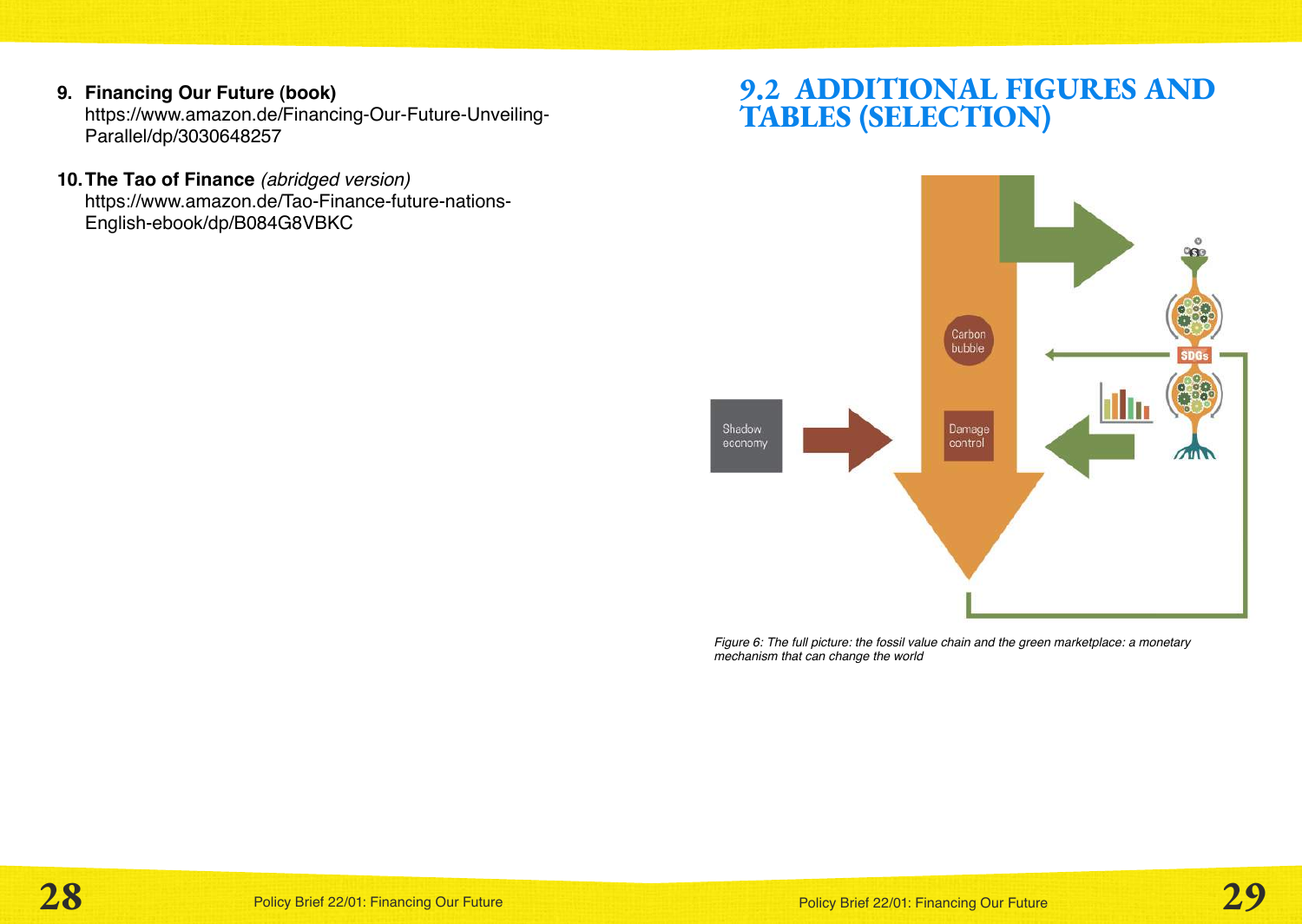| 37.                                                                                     |                                                                                              |                                                                                    |                                                                   |                                   |                                                         |                                                    | $\rm \ddot{\circ}$                                                    | ĊЛ.                                                                               | $\overline{a}$                                                           |
|-----------------------------------------------------------------------------------------|----------------------------------------------------------------------------------------------|------------------------------------------------------------------------------------|-------------------------------------------------------------------|-----------------------------------|---------------------------------------------------------|----------------------------------------------------|-----------------------------------------------------------------------|-----------------------------------------------------------------------------------|--------------------------------------------------------------------------|
| '. Avoiding the<br>dependency on<br>external debts                                      | 33. Impact on tax havens,<br>balancing<br>off shoring, off                                   | 29. beyond traditional<br>pipe, predistributive)<br>regulation (end of             | 25. overcoming the<br>force to grow                               | 21. unleashing our<br>commons     | 17. fraktal & scalable                                  | 13. multiple second<br>round effects               | anti-cyclical (Investor of<br>last resort                             | disentanglement<br>public sector<br>effect for private and                        | regaining control and<br>maker of First resort)<br>self efficacy (Market |
| 38.<br>Reduced transactions<br>costs                                                    | 34. Tackling the tripple<br>change<br>crisis (Pandemics, loss<br>of biodiversity, climate    | 30. new financial<br>engineering & hedging                                         | 26.<br>reducing cost for<br>damage control                        | 22.<br>green public<br>revenues   | 18. green jobs and<br>income                            | 14. resiliency & anti-<br>fragility                | $\overrightarrow{O}$<br>anti-inflationary<br>Monetary Inflation Break | $\infty$<br>advanced<br>regulatory steering<br>(data base)                        | 2. illicite transactions<br>shadow economy                               |
| 39.<br>9. enabling monetary<br>policy over fiscal policy<br>in times of external shocks | 35.<br>Entering a Data-<br>place (inverse<br>enriched green market<br>information asymmetry) | 31.blended finance<br>& securitization                                             | 27.<br>investor freeze &<br>gaining long-termism                  | 23. positive carry trader         | $\vec{\Theta}$<br>carbon bubble &<br>fossile dependency | 15. overcoming the ,new<br>normal'                 | 11. peace & security                                                  | 7. positive externalities<br>(Health, Social inclusion,<br>jobs), co-benefits     | 3. Pareto superiority<br>no-regret approach                              |
| $40.$<br>Historical evidence of over<br>1000 y                                          | 36.<br>Tackling bank runs, repo-<br>downs of cash flow<br>overnight crisis and<br>break      | 32.<br>risks & unmet needs<br>drive finance (de-risking<br>for the private sector) | 28.<br>safe, targeted & fast<br>approach<br>conditioned, upstream | 24. managing<br>opportunity costs | 20. beyond wind fall<br>revenues                        | 16. beyond open societies<br>& digital autocracies | 12. adjusted risk assessment<br>(data, reporting directives)          | $\infty$<br>confidence, trust &<br>social capital (commons<br>become collaterals) | 4. positive distributive<br>effects                                      |

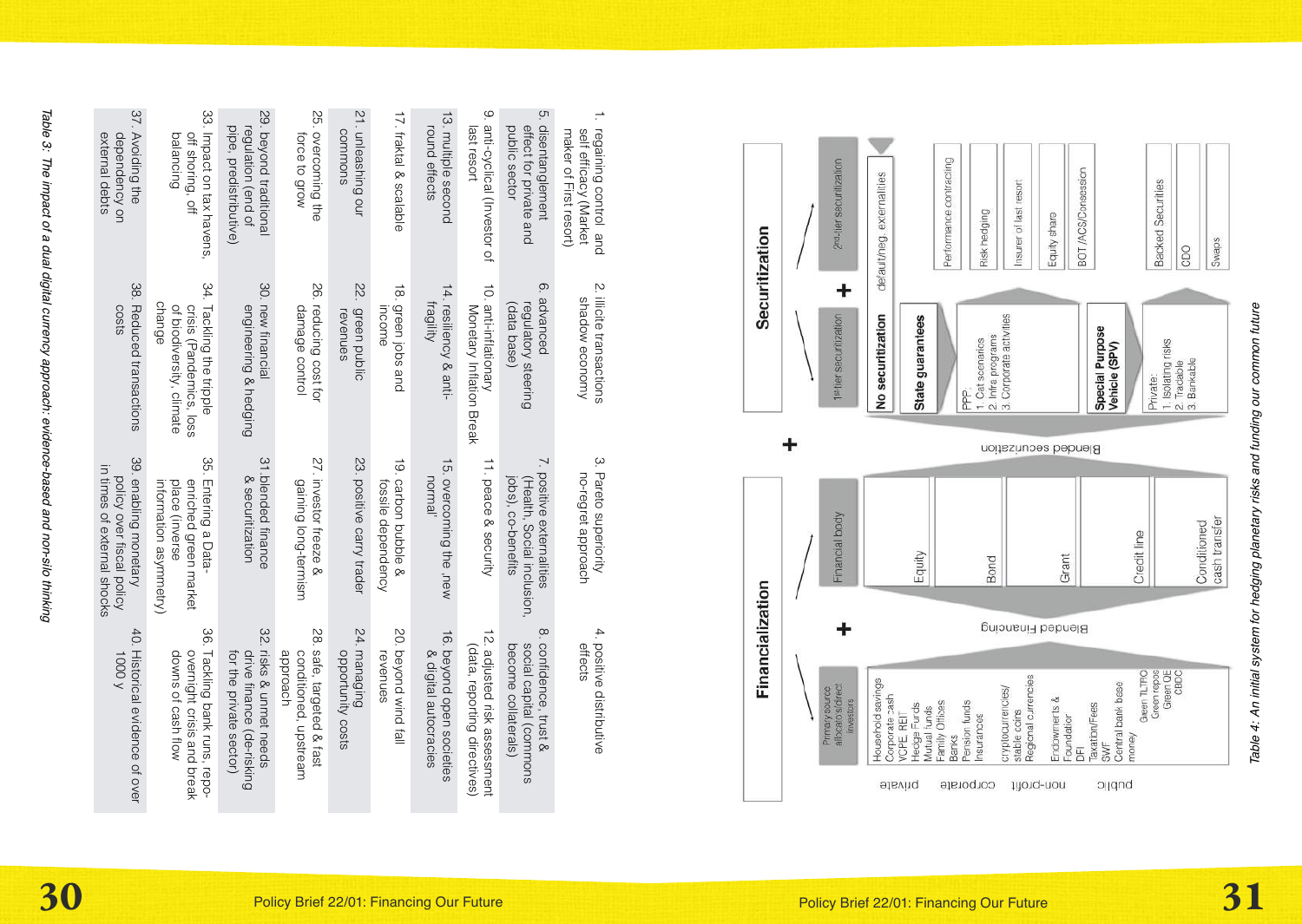



*Figure 7: A multi-stakeholder, non-regret approach Figure 8: The Tao of finance: overcoming dualistic, linear, silo and causal thinking and moving to a systemic, complementary, non-linear approach*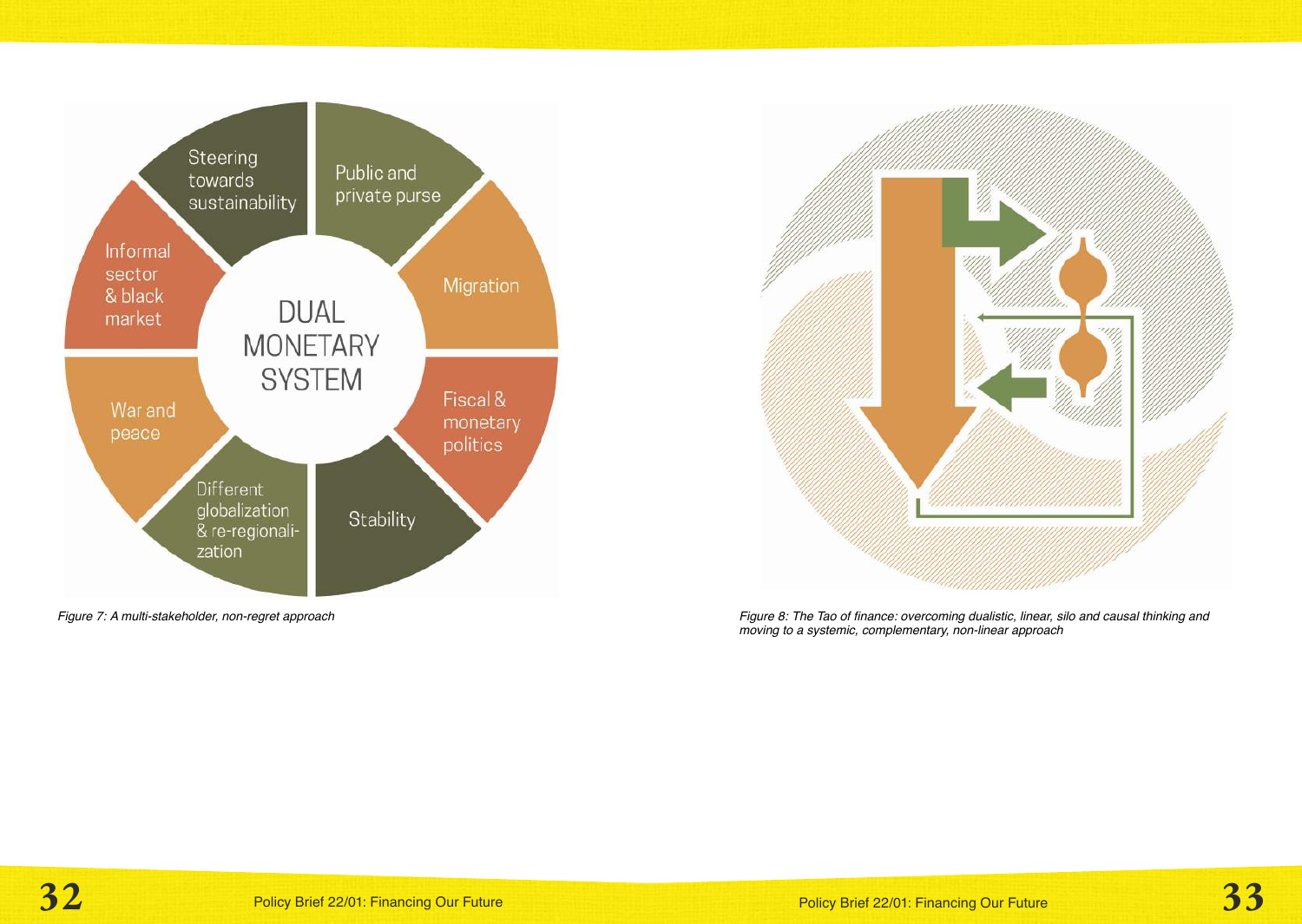# 10. CONTACT

<span id="page-17-0"></span>

Stefan Brunnhuber, full member of the Club of Rome, trustee of the World Academy of Art and Science (WAAS), European Academy of Sciences and Arts (EASA), Lancet Commission, Senior Working group at the UN, endowed professor for sustainability and finance.

brunnhuber.cor@gmxpro.de **www.stefan-brunnhuber.de**